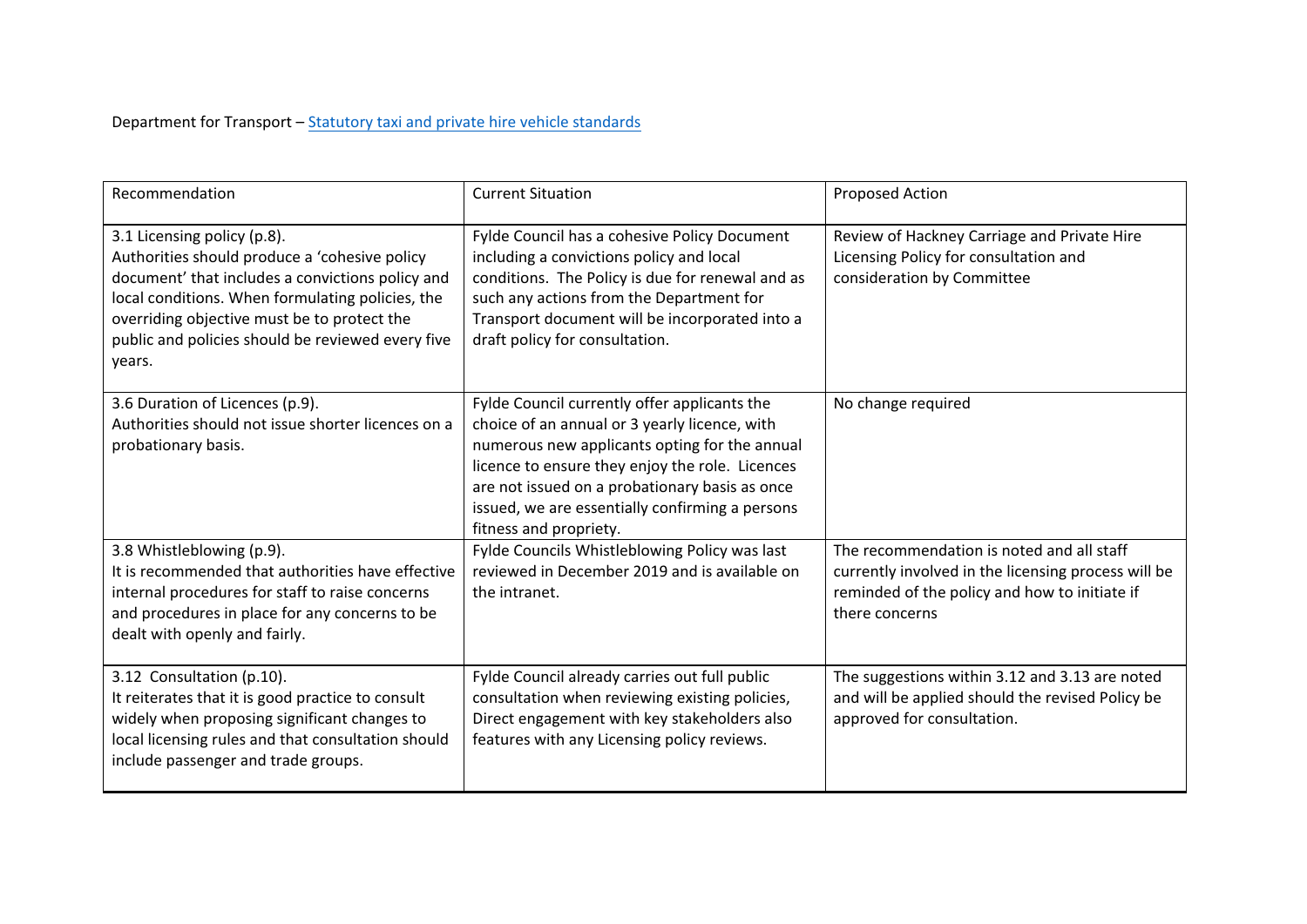| 3.14 Changes to polices (p.10).<br>Any changes in licensing requirements should be<br>followed by a review of the licences already<br>issued.                                                                                                                                                                                                                            | Generally speaking, where there have been<br>changes to Policy such as relating to vehicle<br>specification, grandfather rights are applied<br>allowing a period of time for the trade to comply.<br>Urgent matters such as the need for<br>Safeguarding training have been introduced<br>immediately. The convictions policies have never<br>been applied retrospectively and in line with data | App1, 5.8 of the current policy comments, "For<br>renewal applications and current licence holders<br>the policy will not be applied retrospectively<br>where there are no new concerns or convictions.<br>The policy will be applied to existing licence<br>holders if any additional convictions are incurred<br>or they are otherwise brought to the attention of<br>the Council for conduct that would call into |
|--------------------------------------------------------------------------------------------------------------------------------------------------------------------------------------------------------------------------------------------------------------------------------------------------------------------------------------------------------------------------|--------------------------------------------------------------------------------------------------------------------------------------------------------------------------------------------------------------------------------------------------------------------------------------------------------------------------------------------------------------------------------------------------|----------------------------------------------------------------------------------------------------------------------------------------------------------------------------------------------------------------------------------------------------------------------------------------------------------------------------------------------------------------------------------------------------------------------|
|                                                                                                                                                                                                                                                                                                                                                                          | requirements we do not keep details of a<br>conviction once a licence is issued.                                                                                                                                                                                                                                                                                                                 | question a person's suitability to hold a licence."<br>The request is noted and will be factored in with<br>the updated frequency of DBS checks referred o<br>below.                                                                                                                                                                                                                                                 |
| 4.6 DBS update service (p.13).<br>Authorities should require drivers to subscribe to<br>the DBS Update Service at their own expense.                                                                                                                                                                                                                                     | Drivers are encouraged to register for the update<br>service but take up is sporadic.                                                                                                                                                                                                                                                                                                            | 4.2 of the Policy updated to reflect the<br>requirement that registration to the scheme is<br>required and 6 monthly checks will be<br>undertaken.<br>5.5 of annex 1 updated.                                                                                                                                                                                                                                        |
| 4.9 Common Law Police disclosures (p.13<br>Licensing authorities should maintain close links<br>with the police to ensure effective and efficient<br>information sharing procedures and protocols<br>are in place and being used. Action taken by the<br>licensing authority as a result of information<br>received from the police, should be fed-back to<br>the police | Officers currently have a strong working<br>relationship with the West Division Police<br>Licensing team and local Neighbourhood Policing<br>Team. Information from other Lancashire police<br>officers is also received under the Common Law<br>disclosures provisions                                                                                                                          | No policy change                                                                                                                                                                                                                                                                                                                                                                                                     |
| 4.12 Licensee self-reporting (p.13).<br>Licence holders should be required to notify the<br>issuing authority within 48 hours of an arrest and<br>release, charge or conviction of any sexual                                                                                                                                                                            | The Policy currently requires existing holders of<br>drivers' licences are required to notify the<br>licensing authority in writing within seven days of<br>being arrested, receiving a driving licence                                                                                                                                                                                          | Amend Annex 1, 5.2 to state "Existing holders of<br>drivers' licences are required to notify the<br>licensing authority in writing within 48 hours of<br>being arrested, receiving a driving licence                                                                                                                                                                                                                 |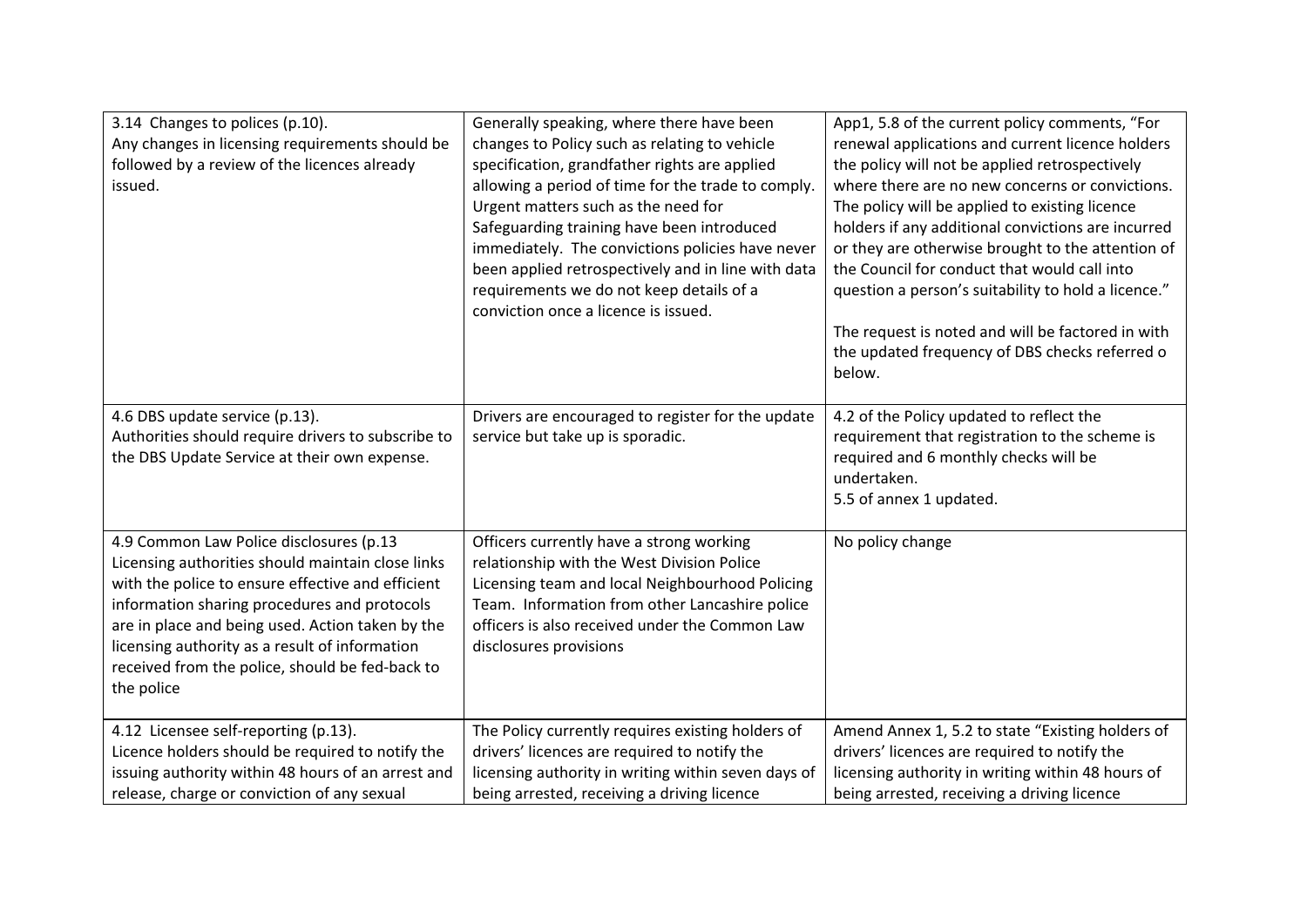| offence, any offence involving dishonesty or<br>violence and any motoring offence.                                                                                                                                                                                                                                                                                                                                                                  | endorsement, fixed penalty notice or criminal<br>conviction (including cautions).                                                                                                                                                          | endorsement, fixed penalty notice or criminal<br>conviction (including cautions).                                                                                                                                                                                                                                                                                                                                                  |
|-----------------------------------------------------------------------------------------------------------------------------------------------------------------------------------------------------------------------------------------------------------------------------------------------------------------------------------------------------------------------------------------------------------------------------------------------------|--------------------------------------------------------------------------------------------------------------------------------------------------------------------------------------------------------------------------------------------|------------------------------------------------------------------------------------------------------------------------------------------------------------------------------------------------------------------------------------------------------------------------------------------------------------------------------------------------------------------------------------------------------------------------------------|
| 4.14 Referrals to the DBS (p.14).<br>A decision to refuse or revoke a licence as the<br>individual is thought to present a risk of harm to<br>a child or vulnerable adult should be referred to<br>the DBS.                                                                                                                                                                                                                                         | We shall continue to do this where it is<br>appropriate to do so.                                                                                                                                                                          | No policy change                                                                                                                                                                                                                                                                                                                                                                                                                   |
| 4.20 Information sharing with other LA's (p.15).<br>Applicants and licensees should be required to<br>disclose if they hold or have previously held a<br>licence with another authority and if they have<br>had an application refused, or a licence revoked<br>or suspended by any other licensing authority.<br>The National Anti-Fraud Network's NR3 should<br>be used by Licensing Authorities to share details<br>of refusals and revocations. | This information is requested on the application<br>form but is not included in the policy. We do not<br>currently subscribe to the National Anti-Fraud<br>Network's NR3.                                                                  | New Paragraph inserted at 4.2.1 as follows;<br>Applicants must disclose if they hold or have<br>previously held a licence with another authority.<br>An applicant should also be required to disclose if<br>they have had an application for a licence<br>refused, or a licence revoked or suspended by<br>any other licensing authority.<br>Further enquiries to be made in relation to the<br>National Anti-Fraud Network's NR3. |
| 4.26 Multi-agency Safeguarding Hub (MASH)<br>(p.16). Authorities should establish a means to<br>facilitate the objectives of the local MASH.                                                                                                                                                                                                                                                                                                        | Fylde Council officers are represented on a<br>number of Multi-agency working groups<br>including GENGA which deals with serious and<br>organised crime threats, local ASB Meets and the<br>Integrated Team.                               | Links to the MASH are clear and as such, no<br>policy changes required.                                                                                                                                                                                                                                                                                                                                                            |
| 4.29 Complaints (p.17). Authorities should have<br>a robust system for recording complaints and<br>analysing trends and provide guidance for people<br>wishing to submit complaints.                                                                                                                                                                                                                                                                | Complaints about licence holders are now<br>recorded on the database and licence holders are<br>referred to the Public Protection Committee<br>where appropriate. Information on how to<br>complain is available on the council's website. | No Policy change                                                                                                                                                                                                                                                                                                                                                                                                                   |
| 4.35 Certificates of Good Character (p.18)                                                                                                                                                                                                                                                                                                                                                                                                          | Section 4.2.3 of the current policy refers -                                                                                                                                                                                               | No change required                                                                                                                                                                                                                                                                                                                                                                                                                 |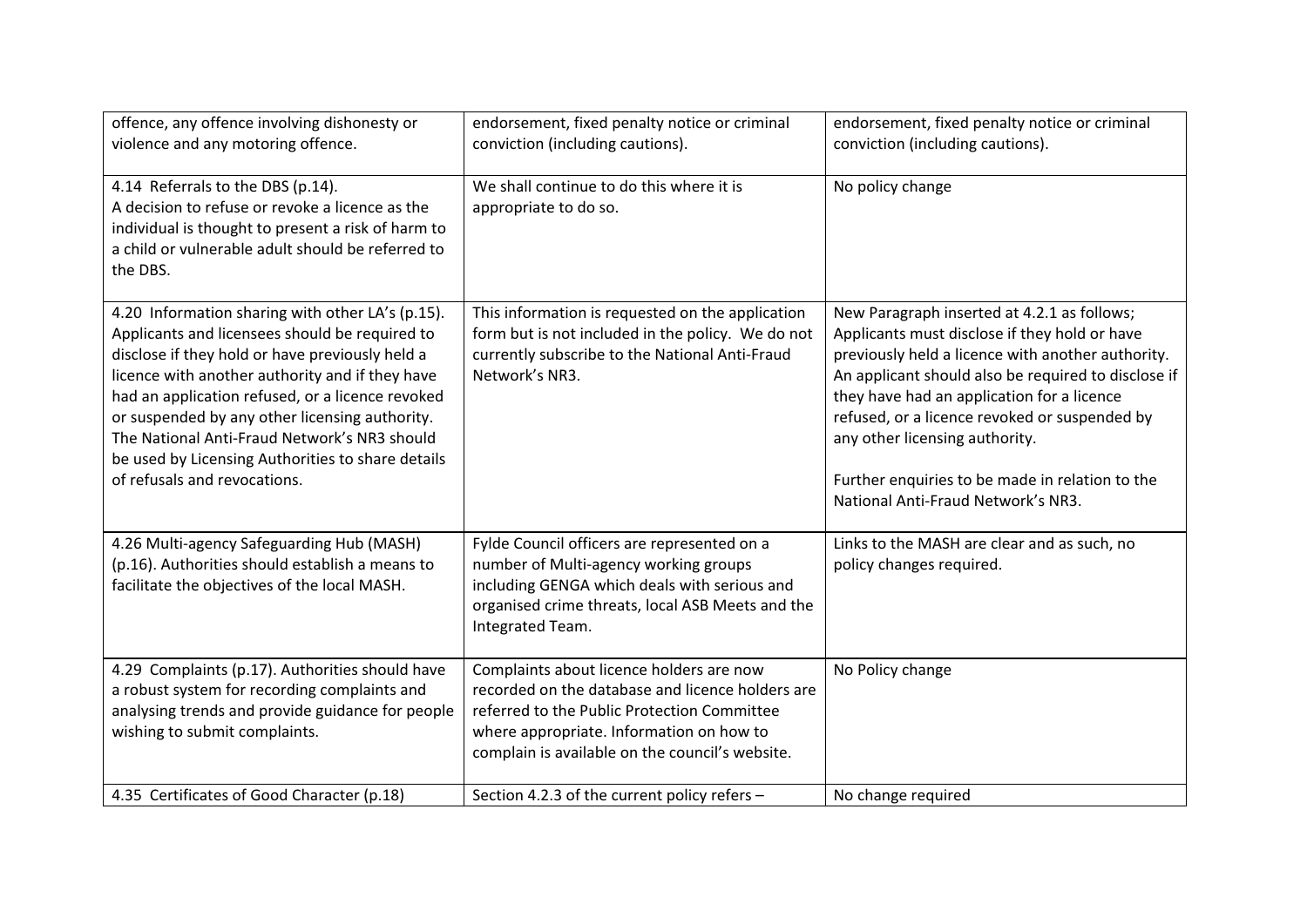| Authorities should require certificates of Good<br>Character from applicants who have lived<br>overseas for an extended period of time.                                                                                                            | Applicants with Periods of Residency Outside the<br><b>UK</b><br>Where a new applicant has spent six continuous<br>months or more overseas, the Licensing<br>Authority will expect to see evidence of a<br>criminal record check or a certificate of good<br>conduct from the country/countries visited<br>covering the period before an application may be<br>made. |                                                                                                                                                                                                                                                                                                                                                                        |
|----------------------------------------------------------------------------------------------------------------------------------------------------------------------------------------------------------------------------------------------------|----------------------------------------------------------------------------------------------------------------------------------------------------------------------------------------------------------------------------------------------------------------------------------------------------------------------------------------------------------------------|------------------------------------------------------------------------------------------------------------------------------------------------------------------------------------------------------------------------------------------------------------------------------------------------------------------------------------------------------------------------|
| 5.1 Decision Making (p.19). There should be<br>sufficient training and adequate resource for all<br>those involved with making licensing decisions.<br>Any functions that are delegated should be set<br>out in a clear scheme of delegation.      | Suitable training is identified and made available<br>to officers and members of the Public Protection<br>Committee. All training undertaken is recorded.<br>Section 3 of the Policy makes reference to<br>Delegations, including immediate revocation.                                                                                                              | No change required                                                                                                                                                                                                                                                                                                                                                     |
| 5.12 Fit and Proper test (p.21). There is no<br>statutory definition of what amounts to 'fit and<br>proper' for the purposes of driver licensing but a<br>suggested test is provided for which the<br>threshold is 'the balance of probabilities'. | The current fit and proper test is shown at 4.1 of<br>the Policy.                                                                                                                                                                                                                                                                                                    | Policy updated at to read at Annex 1, 2.4<br>All decisions on the suitability of an applicant will<br>be made on the balance of probability.<br>Applicants will not be given the benefit of the<br>doubt and should the Public Protection<br>Committee be only "50/50" as to whether the<br>applicant is 'fit and proper' the licence will not<br>normally be granted. |
| 6.1 Driver licensing (p.23).<br>Authorities should routinely check the DBS<br>update service every 6 months.                                                                                                                                       | Referred to above.                                                                                                                                                                                                                                                                                                                                                   | 4.2 of the Policy updated to reflect the<br>requirement that registration to the scheme is<br>required and 6 monthly checks will be<br>undertaken.<br>5.5 of annex 1 updated.                                                                                                                                                                                          |
| 6.5 Safeguarding awareness (p.23). Authorities<br>should provide safeguarding guidance including                                                                                                                                                   | Fylde Council currently have a written Knowledge<br>of the Borough Test for all new applicants, sat at                                                                                                                                                                                                                                                               | Knowledge test to be updated to include<br>references to County Lines.                                                                                                                                                                                                                                                                                                 |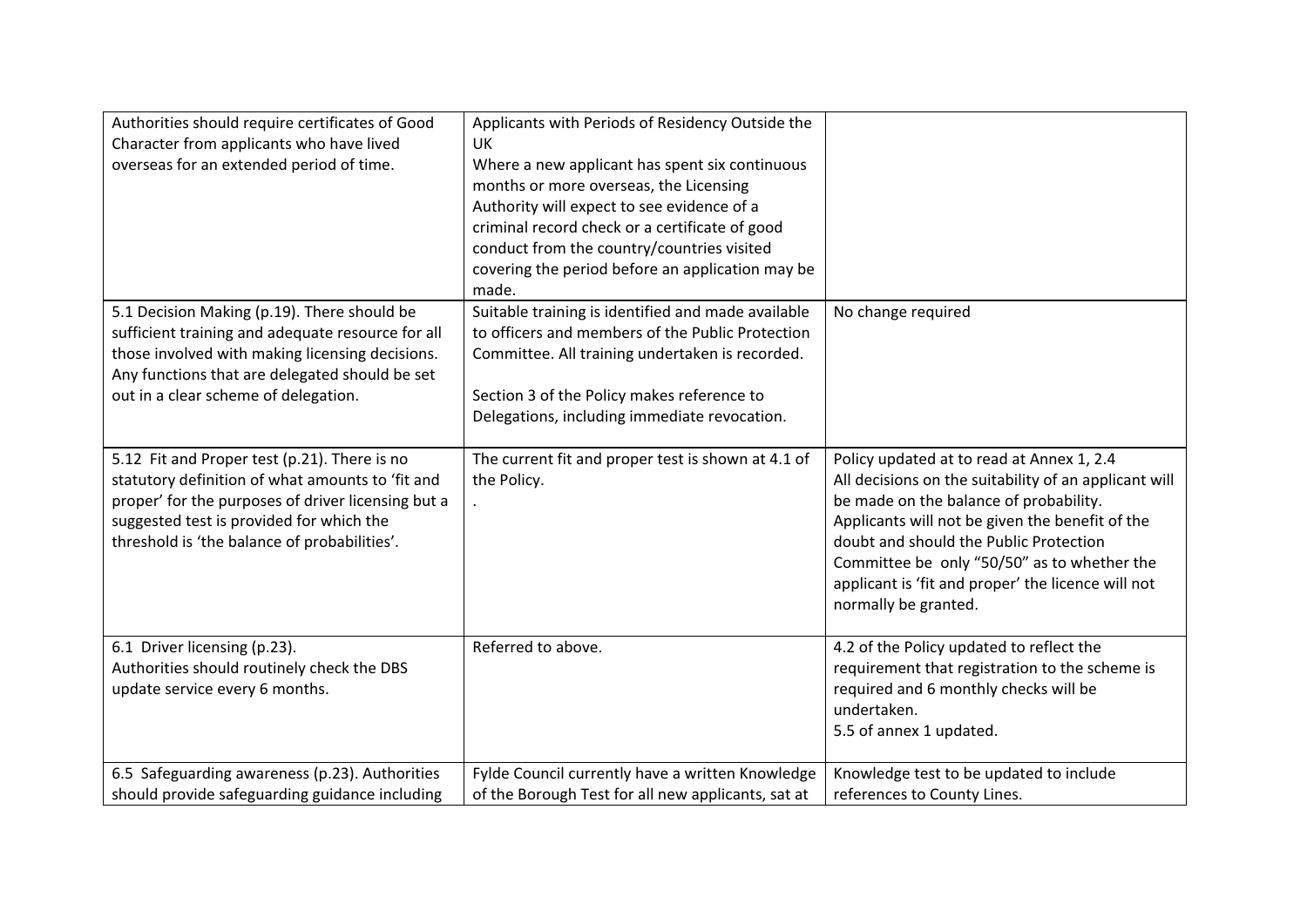| how to respond and report concerns and where<br>to get advice. Training should include 'County<br>Lines' drug trafficking awareness.                                                              | the Council Officers. Areas covered include basic<br>taxi requirements, the location of premises<br>within the borough and a safeguarding element<br>but there is no reference currently to County<br>Lines.                                                                                                                                                                                                                                                                                                                                                                          |                                                                                                                                                 |
|---------------------------------------------------------------------------------------------------------------------------------------------------------------------------------------------------|---------------------------------------------------------------------------------------------------------------------------------------------------------------------------------------------------------------------------------------------------------------------------------------------------------------------------------------------------------------------------------------------------------------------------------------------------------------------------------------------------------------------------------------------------------------------------------------|-------------------------------------------------------------------------------------------------------------------------------------------------|
| 7.2 Vehicle proprietors (p.26).<br>The guidance suggests that Authorities should<br>require an annual basic disclosure certificate for<br>each proprietor and company director.                   | There are only a small number of vehicle<br>proprietors at Fylde that do not hold a drivers<br>licence and as such, a relevant disclosure is in<br>place. In all these instances, the ownership of the<br>vehicle is shared so at least one proprietor has a<br><b>DBS</b><br>Basic disclosures only contain information about<br>'unspent' convictions and the majority of<br>offences that result in a simple caution (an<br>increasingly common disposal method used by<br>Police when dealing with offenders) are<br>immediately 'spent' so would not appear on a<br>basic check. | At the present time, it is not considered<br>proportionate to place this additional burden on<br>the trade but will remain under consideration. |
| 7.7 CCTV in vehicles (p.27).<br>The guidance suggests that Authorities consult to<br>determine if mandatory CCTV would have a<br>positive or negative nett effect on the safety of<br>passengers. | Fylde Council does not currently mandate CCTV<br>in licensed vehicles but make reference to it at<br>5.13 of the policy. The Council will allow<br>proprietors that wish to install it, to do so, as<br>long as the installation meets the relevant<br>legislation and national guidance.                                                                                                                                                                                                                                                                                             | No policy change required.                                                                                                                      |
| 7.14 Stretched Limousines (p.28). Authorities<br>should not exclude these from private hire<br>licensing.                                                                                         | Fylde Council has always supported the licensing<br>of limousines to prevent illegal operators. The<br>policy relating to limousines may be seen at App<br>F.                                                                                                                                                                                                                                                                                                                                                                                                                         | No policy change required.                                                                                                                      |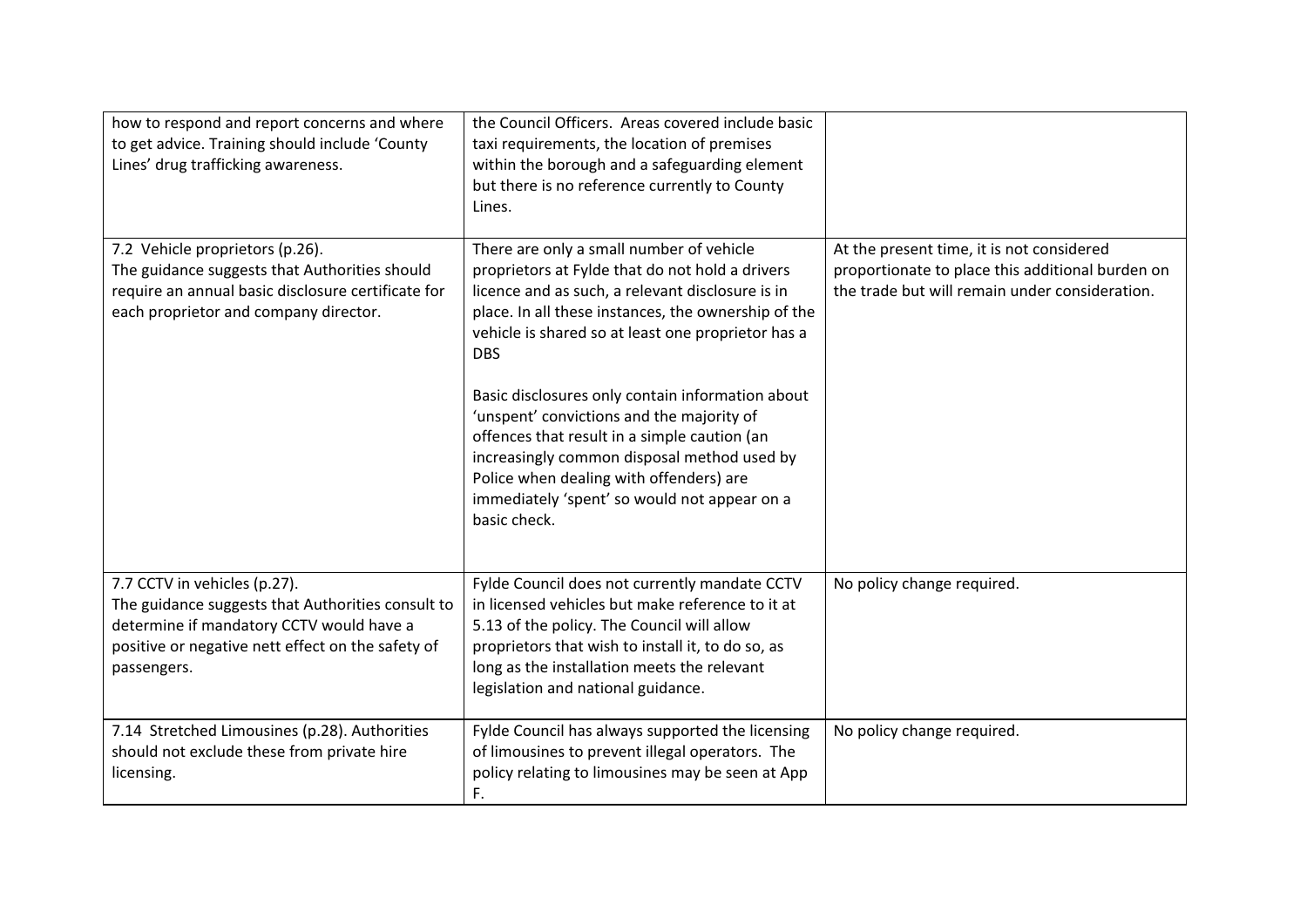| 8.1 Private Hire Operator's criminal record         | 6.2 of the Policy requires states,                  | 6.2 updated to reflect annual basic check where     |
|-----------------------------------------------------|-----------------------------------------------------|-----------------------------------------------------|
| checks (p.29).                                      | In assessing whether the applicant for an           | the operator does not hold a drivers licence.       |
| All operators who are not already licensed          | operator's licence is a fit and proper person, the  |                                                     |
| drivers should be subject to an annual basic DBS    | Council will have regard to the following:          |                                                     |
| check.                                              | Criminal record including convictions,              |                                                     |
|                                                     | cautions, warnings and reprimands                   |                                                     |
|                                                     | Demeanour, general character, non-                  |                                                     |
|                                                     | criminal behaviour, honesty and integrity           |                                                     |
|                                                     | Previous conduct                                    |                                                     |
|                                                     | Business practices demonstrated by the              |                                                     |
|                                                     | applicant (for example standard of record           |                                                     |
|                                                     | keeping, compliance with other regulatory           |                                                     |
|                                                     | requirements, financial practices, etc)             |                                                     |
|                                                     |                                                     |                                                     |
|                                                     | If the application is received from a person not    |                                                     |
|                                                     | already licensed as a driver by Fylde Council, the  |                                                     |
|                                                     | applicant will be required to produce a Basic       |                                                     |
|                                                     | Disclosure from the Disclosure and Barring          |                                                     |
|                                                     | Service. They will also be required to undertake    |                                                     |
|                                                     | the Council's Safeguarding Awareness Training       |                                                     |
|                                                     |                                                     |                                                     |
|                                                     | This does not reflect the annual basic DBS          |                                                     |
|                                                     | requirement although many operators hold            |                                                     |
|                                                     | driver licences.                                    |                                                     |
| 8.7 Booking and Dispatch staff (p.30). Licensing    | This is not currently required by Fylde and will be | Policy change required, condition to be included    |
| authorities should make it a condition of an        | changed in the policy review.                       | as follows:                                         |
| operator's licence, for a register of all staff who |                                                     | Records including the full name, address, date of   |
| take bookings or dispatch vehicles to be kept.      |                                                     | birth and National Insurance number,                |
| Operators should also require basic DBS checks      |                                                     | safeguarding training and Basic DBS check of all    |
| for these staff.                                    |                                                     | dispatch staff, who are not also Licensed Driver's, |
|                                                     |                                                     | shall be maintained and made available to an        |
|                                                     |                                                     | authorised officer of the Council on request.       |
|                                                     |                                                     |                                                     |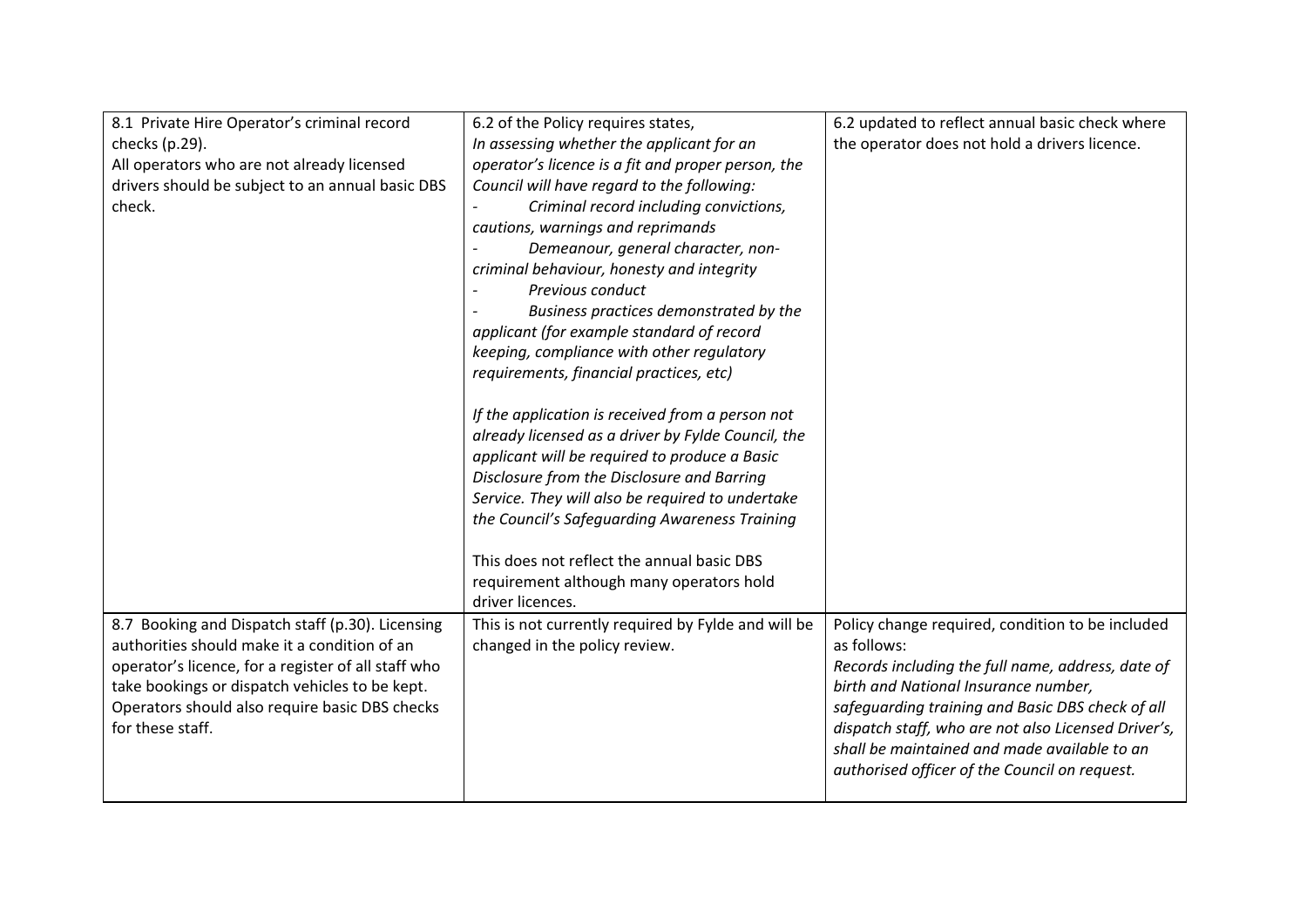| 8.13 Record Keeping (p.31). The guidance<br>suggests the minimum information that should<br>be recorded when accepting a booking.                                        | Many of these are included in existing conditions<br>but they will be updated to capture them all.                  | Policy change required, amend conditions to<br>read,<br>Prior to each journey, the operator shall enter<br>the following particulars of every booking of a<br>private hire vehicle accepted, pursuant to section<br>56 (2) of the Local Government (Miscellaneous<br>Provisions) Act 1976, containing the following<br>particulars, namely: -<br>• the name of the passenger;<br>• the time of the request;<br>• the pick-up point;<br>• the destination;<br>• the name of the driver;<br>• the driver's licence number;<br>• the vehicle registration number of the vehicle;<br>• the name of any individual that responded to<br>the booking request;<br>• the name of any individual that dispatched the<br>vehicle. |
|--------------------------------------------------------------------------------------------------------------------------------------------------------------------------|---------------------------------------------------------------------------------------------------------------------|-------------------------------------------------------------------------------------------------------------------------------------------------------------------------------------------------------------------------------------------------------------------------------------------------------------------------------------------------------------------------------------------------------------------------------------------------------------------------------------------------------------------------------------------------------------------------------------------------------------------------------------------------------------------------------------------------------------------------|
| 8.16 Passenger carrying vehicles and their<br>drivers (p.31). Authorities should prohibit the use<br>of PSV"s by operators without the express<br>consent of the booker. | This is not currently required by Fylde and will be<br>included in the policy review.                               | Policy change required, amend too read:<br>Operators must not dispatch drivers who hold<br>only a PCV licence in a public service vehicle,<br>such as a minibus, to fulfil a private hire booking<br>without the informed consent of the booker.                                                                                                                                                                                                                                                                                                                                                                                                                                                                        |
| 9.2 Enforcement (p.33).<br>Joint authority agreements between authorities<br>are encouraged.                                                                             | Early discussions have taken place between<br>Blackpool, Wyre and Fyldes licensing leads to<br>explore this option. | No policy change required.                                                                                                                                                                                                                                                                                                                                                                                                                                                                                                                                                                                                                                                                                              |
| 9.5 Suspension and revocation of driver licences                                                                                                                         | Currently reflected in 7.1 of Policy                                                                                | No policy change required                                                                                                                                                                                                                                                                                                                                                                                                                                                                                                                                                                                                                                                                                               |